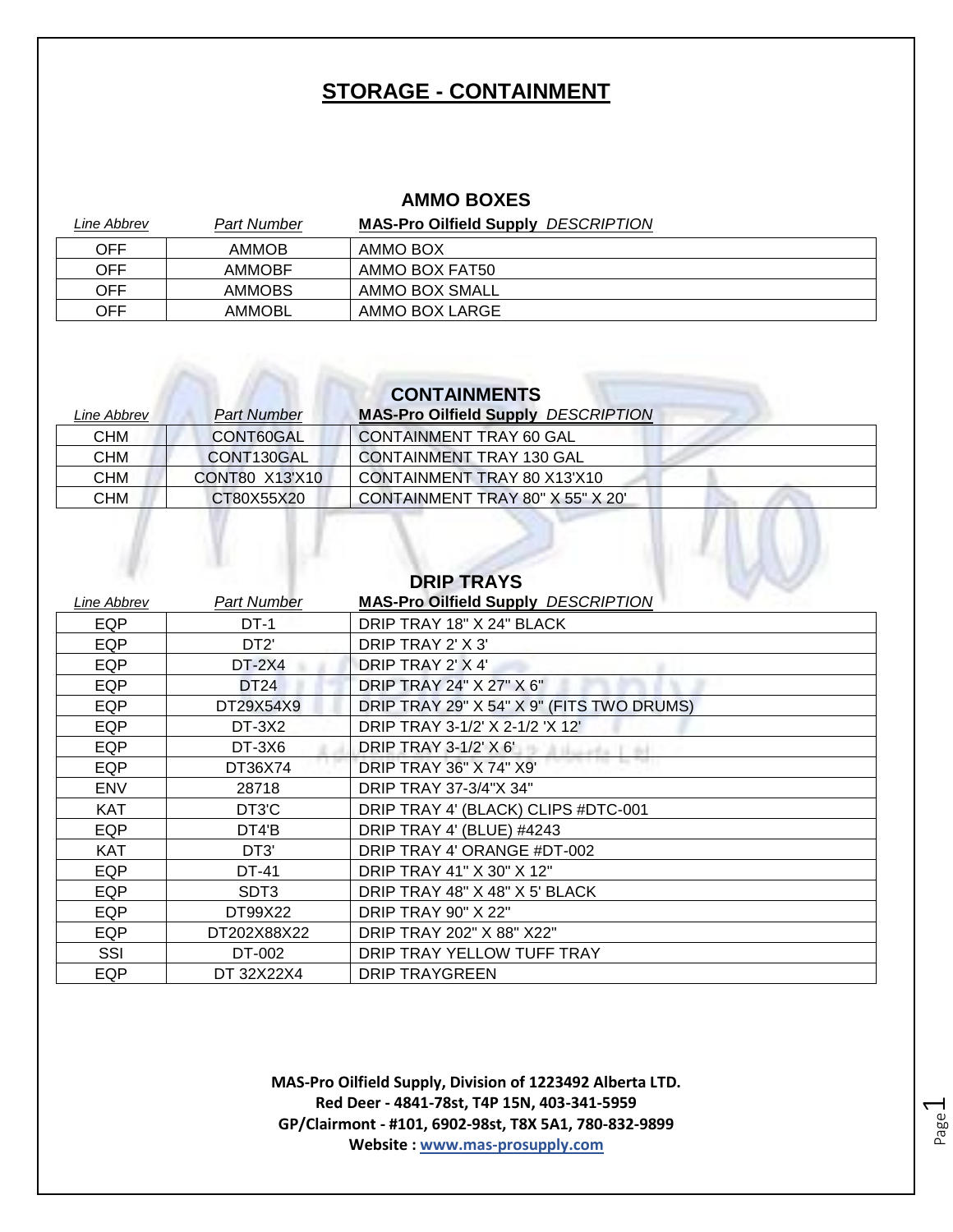#### **LINE PIPE TRAYS**

| Line Abbrev | <b>Part Number</b> | <b>MAS-Pro Oilfield Supply DESCRIPTION</b>       |
|-------------|--------------------|--------------------------------------------------|
| SSI         | LPT-002            | LINE PIPE TRAY BLUE                              |
| EQP         | <b>LPTB</b>        | LINE PIPE TRAY BLUE #4281                        |
| <b>KAT</b>  | LPT003HT           | LINE PIPE TRAY HD TRIPLE W/ HIGHTEMP INSERT      |
| <b>KAT</b>  | <b>LPTO</b>        | LINE PIPE TRAY HEAVY DUTY ORANGE #LPT-002        |
| <b>KAT</b>  | <b>LPTOT</b>       | LINE PIPE TRAY HEAVY DUTY ORANGE TRIPLE #LPT-003 |
| EQP         | LPTL               | LINE PIPE TRAY LARGE 36" X 24" X 8"              |
| EQP         | <b>LPTS</b>        | LINE PIPE TRAY SMALL SIMPLE JOINT 19" X 19"      |
| SSI         | LPT-001            | LINE PIPE TRAY YELLOW TUFF TRAY                  |

|             |                      | <b>PAILS</b>                               |
|-------------|----------------------|--------------------------------------------|
| Line Abbrev | <b>Part Number</b>   | <b>MAS-Pro Oilfield Supply DESCRIPTION</b> |
| <b>CHM</b>  | <b>PEM</b>           | PAIL EMPTY METAL 20L                       |
| <b>CHM</b>  | <b>PAILLR</b>        | PAIL LID W/ SPOUT RED #06110624            |
| <b>CHM</b>  | <b>PELID</b>         | PAIL LID W/SPOUT WHITE #38110252           |
| <b>CHM</b>  | <b>BB010</b>         | <b>PAIL OPENER</b>                         |
| <b>CHM</b>  | PAIL <sub>12</sub> L | PAIL PLASTIC 12L WHITE                     |
| <b>CHM</b>  | <b>PAILR</b>         | PAIL PLASTIC 20L RED #06190457             |
| <b>CHM</b>  | <b>PENAT</b>         | PAIL PLASTIC 20L WHITE #06190454           |
| <b>OFF</b>  | TO20L                | TOOL ORGANIZER FOR 20L PAIL #5777          |

| <b>PARTS BINS</b> |                    |                                              |
|-------------------|--------------------|----------------------------------------------|
| Line Abbrev       | <b>Part Number</b> | <b>MAS-Pro Oilfield Supply DESCRIPTION</b>   |
| <b>STD</b>        | BB31495            | BOLT BIN #DHM31495                           |
| <b>STD</b>        | BOLTB40            | BOLT BIN 33" X 19" X 9" (40 BINS) #DHM349-95 |
| <b>OFF</b>        | <b>PB108H</b>      | PARTS BIN 10" X 11" X 5" HANGING             |
| <b>OFF</b>        | PB <sub>10</sub> H | PARTS BIN 10-7/8" X 5-1/2" X 5" HANGING      |
| <b>OFF</b>        | <b>PB11</b>        | PARTS BIN 11-5/8" X 8-3/8" X 6"              |
| <b>OFF</b>        | PB5-1/2            | PARTS BIN 5-1/2" X 10-7/8" #30230            |
| <b>OFF</b>        | PPB <sub>10</sub>  | PLASTIC PARTS BIN 10" WIDE                   |
| <b>OFF</b>        | PPB <sub>20</sub>  | <b>PLASTIC PARTS BIN 20"</b>                 |
| <b>OFF</b>        | PPB <sub>4</sub>   | PLASTIC PARTS BIN 4" WIDE                    |
| <b>OFF</b>        | PPB <sub>6</sub>   | PLASTIC PARTS BIN 6" WIDE                    |
| <b>OFF</b>        | PPB <sub>8</sub>   | PLASTIC PARTS BIN 8" WIDE                    |
| <b>OFF</b>        | SBP <sub>3</sub> D | STORAGE BIN (PLASTIC 3 DRAWER)               |

**MAS-Pro Oilfield Supply, Division of 1223492 Alberta LTD. Red Deer - 4841-78st, T4P 15N, 403-341-5959 GP/Clairmont - #101, 6902-98st, T8X 5A1, 780-832-9899 Website : www.mas-prosupply.com**

Page  $\mathrel{\sim}$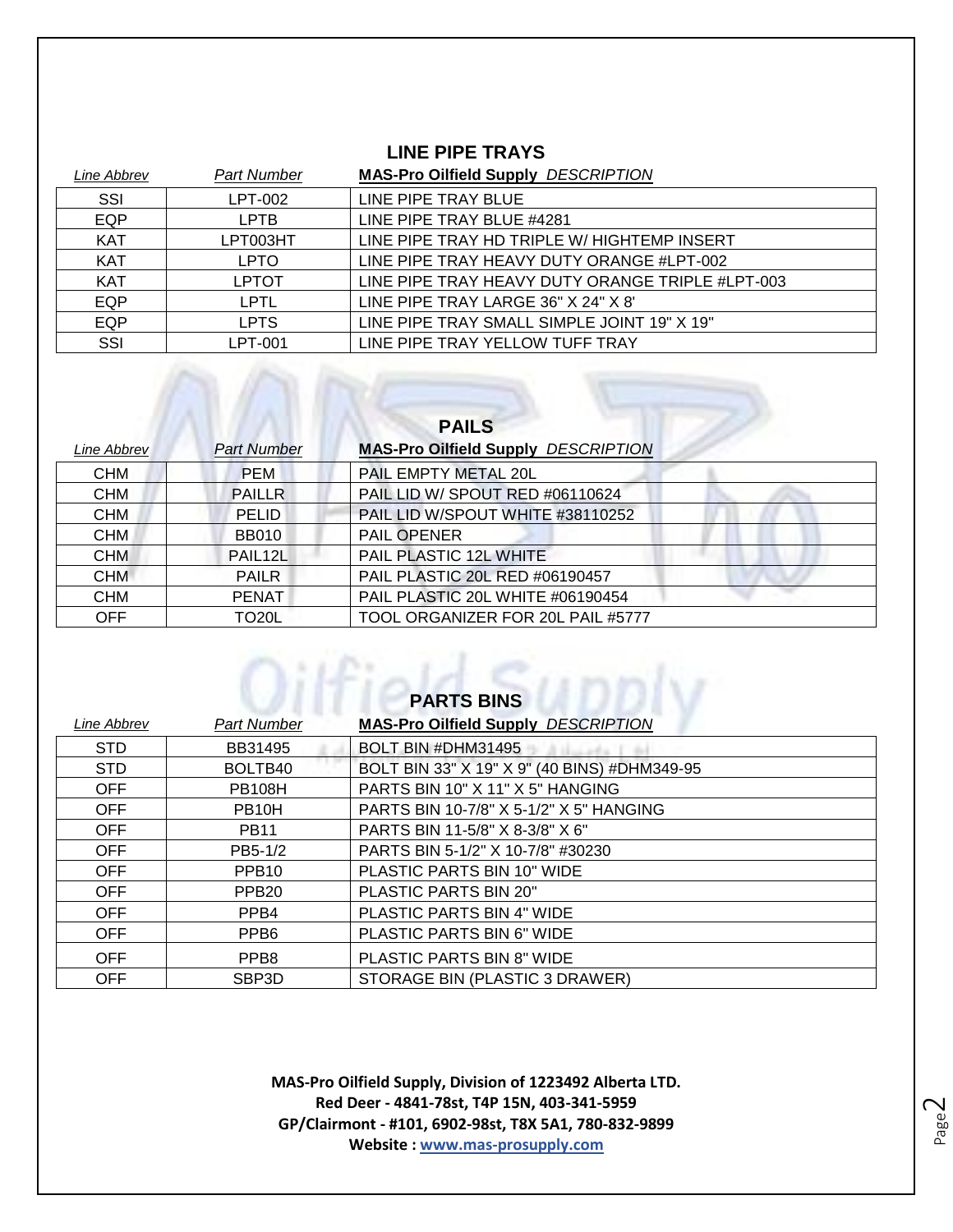#### **PELICAN CASES**

| Line Abbrev | <b>Part Number</b> | <b>MAS-Pro Oilfield Supply DESCRIPTION</b> |
|-------------|--------------------|--------------------------------------------|
| <b>TLS</b>  | 1120               | PELICAN CASE 8" X 6.5" X 3.5" BLACK        |
| <b>OFF</b>  | PC1150             | PELICAN CASE 9" X 7" X 4" #1150            |
| <b>OFF</b>  | PC1300             | PELICAN CASE 10.62" X 9.68" X 6.87" #1300  |
| <b>OFF</b>  | PC1400             | PELICAN CASE 13.4" X 11.6" X 6" #1400      |
| <b>OFF</b>  | PC1450             | PELICAN CASE 16" X 13" X 6.87" #1450       |
| <b>OFF</b>  | PC1550             | PELICAN CASE 20.62" X 16.87" X 8.12" #1550 |
| <b>OFF</b>  | PC1600             | PELICAN CASE 24.25" X 19.43" X 8.68" #1600 |

| Line Abbrev | <b>Part Number</b> | <b>MAS-Pro Oilfield Supply DESCRIPTION</b> |
|-------------|--------------------|--------------------------------------------|
| <b>OFF</b>  | <b>TOTE</b>        | TOTE                                       |
| <b>OFF</b>  | <b>TLCC351</b>     | <b>TOTE LID#CC351</b>                      |
| <b>OFF</b>  | <b>TLCC357</b>     | <b>TOTE LID#CC357</b>                      |
| <b>OFF</b>  | <b>TCC330</b>      | TOTE#330                                   |
| <b>OFF</b>  | <b>TCC339</b>      | TOTE#CC339                                 |
|             |                    |                                            |

| <b>TUBING TRAYS &amp; MATS</b> |  |
|--------------------------------|--|
|--------------------------------|--|

**MAS-Pro Oilfield Supply, Division of 1223492 Alberta LTD. Red Deer - 4841-78st, T4P 15N, 403-341-5959 GP/Clairmont - #101, 6902-98st, T8X 5A1, 780-832-9899 Website : www.mas-prosupply.com**